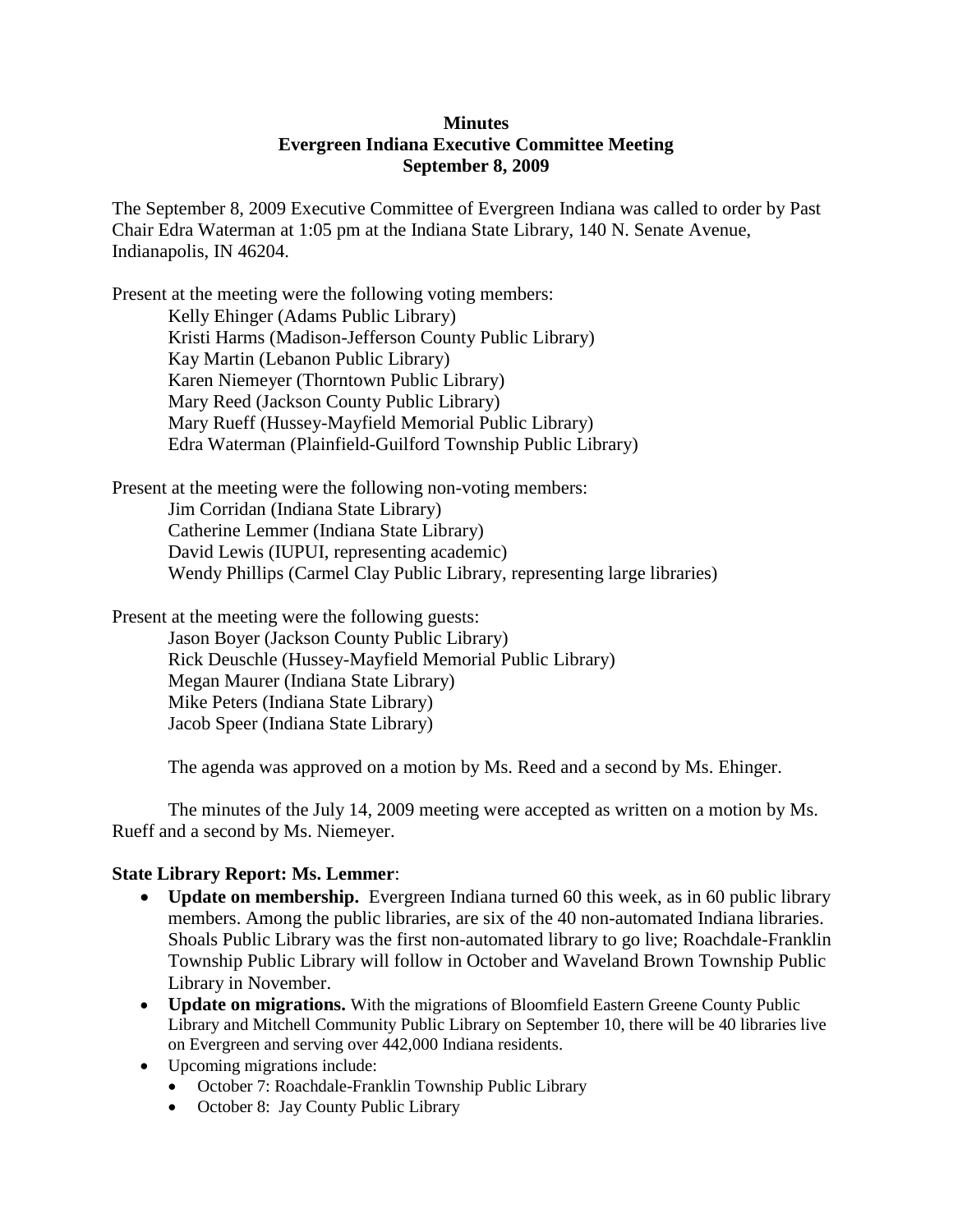- October 26: Westfield Washington Public Library
- November 5: Princeton Public Library; Monticello-Union Township Public Library; Paoli Public Library; Culver-Union Township Public Library; and LaGrange County Public Library
- November 18: Waveland Brown Township Public Library
- December 10: Wolcott Public Library and the Indiana State Library

By year end 2009, the total Indiana residents served will be over 548,000 Indiana residents.

- **Bibliographic Record database.** Four SLIS students have volunteered to work on database clean up and are in the process of finishing up their Evergreen catalog training. They will start working on the database next week after the catalog freeze lifts. In addition, the database will undergo a sweep to remove records that do not have holdings attached. The database cleanup will be done by Equinox in connection with the migration of Bloomfield Eastern Greene County Public Library and Mitchell Community Public Library.
- **Website updates.** There has been some confusion on how holds work, how to request patron record merges and how to collect fines and fees. Additional materials are being prepared and will be posted on the Staff Training Documents webpage [\(http://www.in.gov/library/3380.htm\)](http://www.in.gov/library/3380.htm) in the coming week. In addition, the Weekly Cataloging Tips are being added to the website. The tips are linked from the Staff Training Documents page and are found at: [http://www.in.gov/library/3700.htm.](http://www.in.gov/library/3700.htm) New reports materials and offline materials were also added to the Staff Training Page.
- **Training Updates.** Series of upcoming circulation roundtables (7) and catalog roundtables (2) will be held around the state on new topics and to answer questions.
- **Documentation** Karen Schneider, the community librarian for Equinox Software Inc., is coordinating an international effort of all Evergreen users to create and standardize documentation. Evergreen Indiana has contributed its training materials to the documentation group. In addition, some members of Evergreen Indiana serve on the documentation interest group. Efforts will focus on support and reports as circulation and catalog materials are sufficiently strong at this time.
- **Contract Renewals.** The Indiana State Library is negotiating the renewal of the Syndetics Solutions contract for the OPAC content and the support and migration contract with Equinox Software Inc.
- **Update on ISL staff.** Jim Corridan reported that the Indiana State Library staff will be going to Georgia to be trained in migrations and data conversion. This will allow the State Library to save money and better control the migration schedule.

## **Election of Officers**

On a motion by Ms. Rueff and second by Ms. Reed, the following officers for 2009-10 year were elected: Kristi Harms, Chair Elect; Karen Niemeyer, Secretary.

## **Committee Reports**

- A. Circulation Committee: At its last meeting, the Circulation Policy and Circulation Procedures were modified with a request that both be reviewed and adopted by the Executive Committee.
- B. Cataloging Committee: Ms. Ehinger reported that members of the cataloging committee have initiated cataloging roundtables. These will be held on September 9, 2009 at two locations to provide some training as well as allow catalogers to discuss procedures.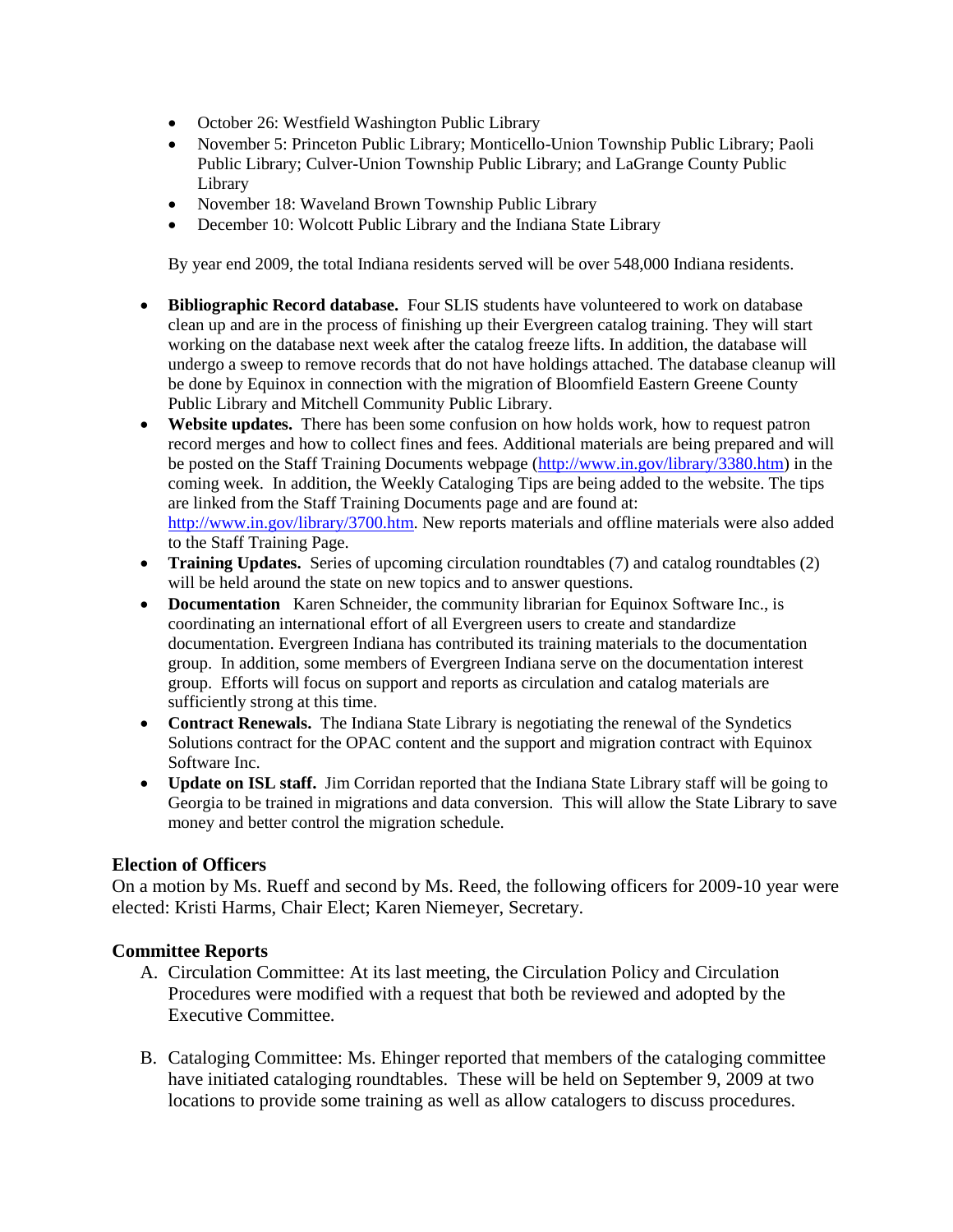These roundtables were purposely scheduled during down time to make better use of the time. No meeting of the committee has been held since the Executive Committee's meeting in July. The next cataloging committee meeting will be held at the Hussey-Mayfield Memorial Public Library on October 1, 2009.

- C. IT/Technology Committee:
	- Mr. Deuschle presented the technology report. No issues have arisen since the July down-time. The telephony code will be delayed until our migration to Version 1.6 because it would require the code to be rewritten again. Mr. Deuschle reported that additional code is being written to provide an easy way to get new books lists on library websites. When finished, the code will be shared with the member libraries.
- D. OPAC Committee no meeting
- E. Serials / Acquisitions Committee– no meeting

New Business:

- A. Authorization of Version 1.6: On a motion by Ms. Ehinger and second by Ms. Niemeyer, the state Library is authorized to migrate Evergreen to Bersion 1.6. A tentative date and time of October 11, 2009 at 3:30 pm is set. Mr. Peters reminded those present that the workstation software should be downloaded and installed on Sunday, October 11 or the morning of Monday, October 12. The Executive Committee asked Mr. Peters if the migration to Version 1.6 could be started at 5 pm, in particular for the libraries open on Sunday as Sunday hours are the busiest hours of the week.
- B. Approval of New Members on a motion by Ms. Ehinger and second by Ms. Reed, the following libraries were approved as new members:
	- Ligonier Public Library
	- Linden Carnegie Public Library
	- Roanoke Public Library
	- Syracuse-Turkey Creek Township Public Library
	- West LaFayette Public Library
	- West Lebanon-Pike Township Public Library
	- Wolcott Community Public Library

A complete listing of all members was distributed.

- C. Approval of Circulation Policy and Circulation Procedures after much discussion regarding non-transferability of cards, holds and who can pick up a hold, and confidentiality of records, the Executive Committee requested that a sub-committee of Ms. Niemeyer, Ms. Ehinger, and Ms. Lemmer work to remove procedures from the Circulation Policy, revise the Procedures, and bring both back to the Executive Committee.
- D. Procedure for Policy Changes as part of the discussion of the amended Circulation Policy and Circulation Procedures, the Executive Committee discussed the ways in which policies are adopted. In particular, at issue is the mechanism by which all membership is informed regarding possible changes in policy. On a motion by Ms. Ehinger and second by Ms. Reed, the following procedure for policy change was adopted: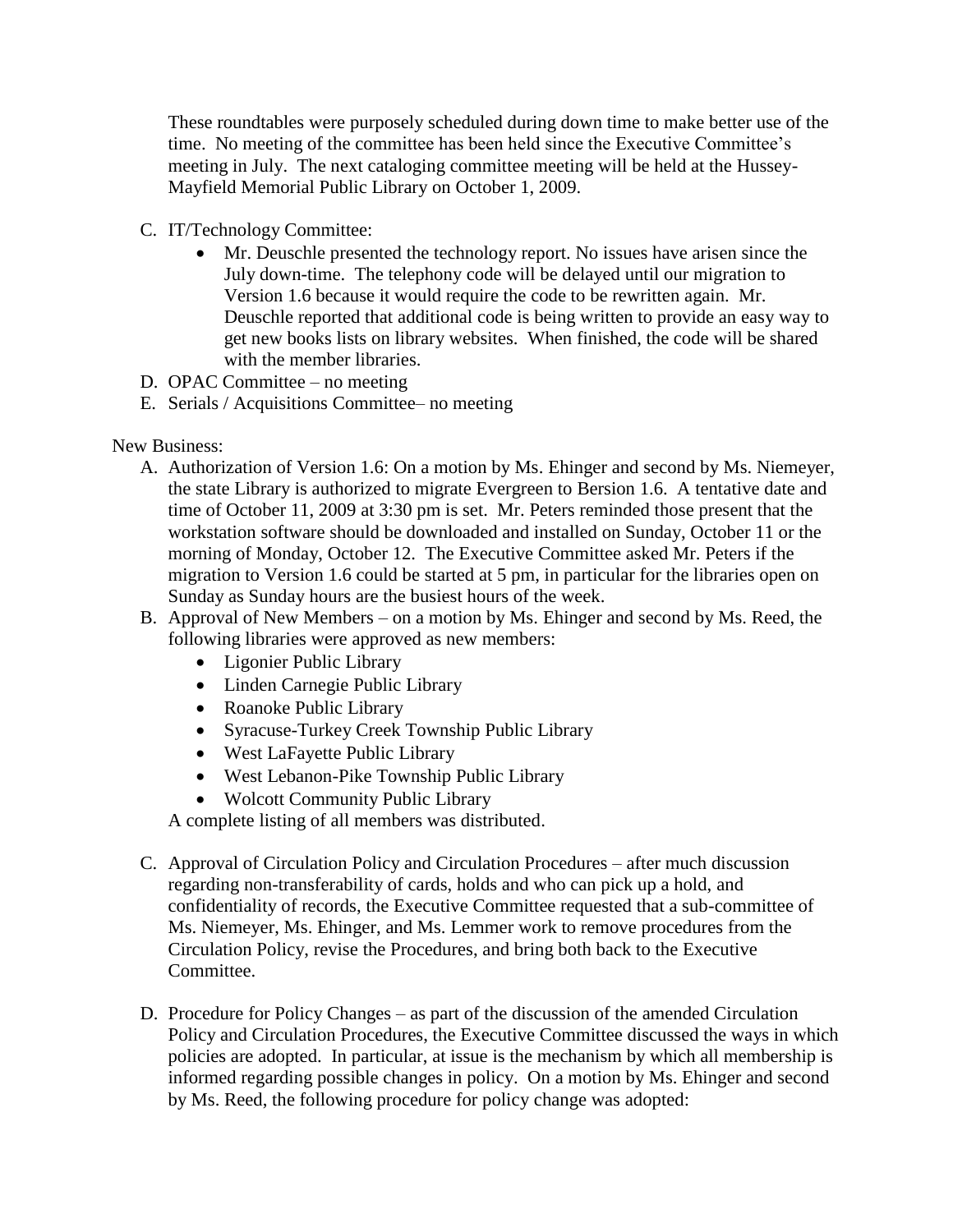- The proposed policy change comes from the action of an Evergreen Indiana committee to the Executive Committee with request to review and/or revise a policy. The initial request is placed on the next Executive Committee meeting agenda
- The requested change in policy is sent to the Evergreen Indiana membership
- Comments from the membership are collected by Ms. Lemmer who passes on comments to the Executive Committee
- At its next meeting, the Executive Committee will review the proposed policy revision and member comments, adopt, reject or send the proposed revision back to committee.
- Notes:
	- i. This process takes two Executive Committee meetings which allows for ample time for membership to review and comment on proposed policy changes;
	- ii. Member libraries are encouraged to communicate with each other and to direct procedural questions and issues to Ms. Lemmer. Ms. Lemmer will work with the libraries to quickly resolve small procedural issues between the libraries (not policy-related).
- E. Library Requests:
	- Advanced Reader Copies after much discussion about whether any library should add Advanced Reader Copies, it was decided not to add the materials to the Evergreen database. Jim Corridan suggested that the Indiana State Library lawyer also look into the legality of adding such copies.
	- Alternative Library Card Key Tag Option the Hussey Mayfield Memorial Public Library requested the option of purchasing library cards with two key tags instead of the one keytag option the State library currently provides to libraries at migration. Although the style of the card (color, logo, text, etc.) was voted on by the Executive Committee, it was determined that such options as the addition of a second keytag or deletion of the keytag is a matter of local control. Any library which wishes to purchase optional keytags may do so as long as the Evergreen Indiana design (including card front design, color formulas, card front and card back text and barcode) is used. The Indiana State Library will continue to purchase cards for each new library with one card and one key card. Libraries may contact Ms. Lemmer if they need contact, pricing or account information for Creative DataProducts, the current library card vendor contact.
- F. Refer to Committee items below were brought to the Executive Committee as issues that may be referred to Committee for discussion and/or resolution:
	- Improper Transiting of ILL materials this regards the non-procedural practice of some libraries who request books via ILL for reciprocal borrowers but fail to note that the item is an ILL when returning the item through InfoExpress. This causes confusion for ILL staff at the lending library because circulation staff simply checks the item in on the assumption that the item is an Intra-Evergreen loan. It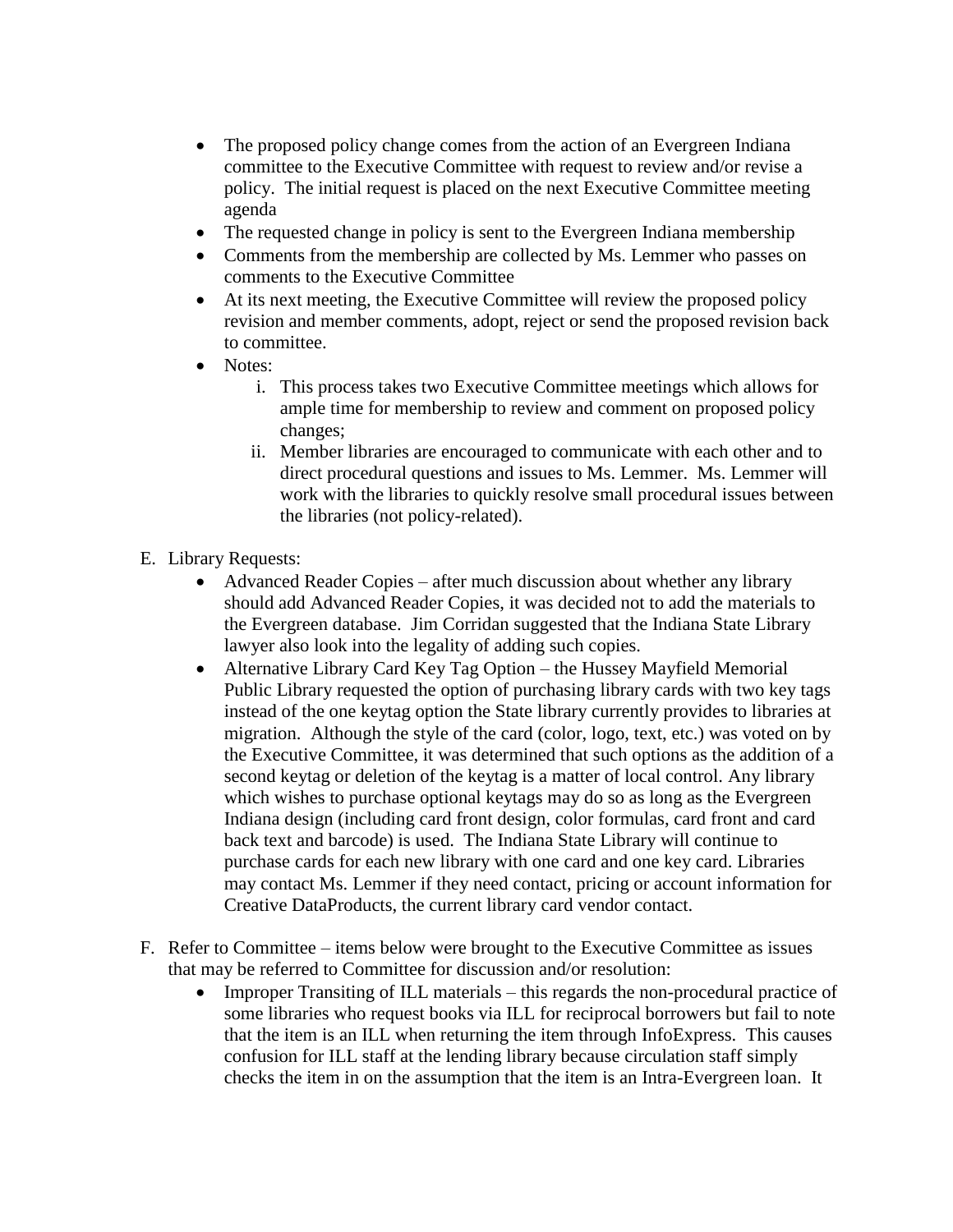was advised to report chronic problems to Ms. Lemmer so she can contact the library.

- Catalog Record Clean  $Up$  the length of time spent by catalogers merging records was discussed. The Indiana State Library has hired four SLIS students to help clean up the database; the ISL will also internally discuss ways that electronic deduping can be done.
- Generation of Final 45 Day Notice this feature will be available in Version 1.6
- Speed of Billing Module Version 1.6 stores the data differently and will greatly speed up reports and billing.
- Holds List: can it show just home library, instead of ALL holds -- This would require software development.
- On the bib record that one reaches from the OPAC, there is no way out of the record except for the OPAC view. Needs a "back" button. – the cost of developing code for this does not warrant changing this. In addition, clicking title results or search results accomplishes the same as a back button.
- Does the billing module have to say "grocery"? Discussion of the term ensued. Mike Peters will check with Equinox to see why the term grocery is used and if it is easily changed.
- Can a bill list the library from which the materials were borrowed? Yes
- G. Other
	- Damaged Materials it was requested that if damaged material is returned, that the owning library is informed and that a note is attached to the item before transit.
	- Mr. Corridan reported that a blog has been established by Equinox to keep the larger consortiums, including Evergreen Indiana, up to date on developments.
	- In as much as "teacher cards" are illegal to issue (issuing free non-resident cards is not treating all non-residents equally), legislation in 2010 might include a more defining rule regarding the prohibition of such practice.
	- Collecting Fines  $& \text{Fees} \text{it}$  was discussed that under Indiana law no Evergreen Indiana library may collect fines under \$10 for other libraries. In addition, all lost and damaged costs must be sent directly by the patron to the owning library. Further, it was reported that the State Library is looking into a process by which all fines would be collected by the patrons' libraries, but the ISL would tally fines paid/fines owed, bill libraries and/or issue checks as owed to the library (similar to PLAC). This might also allow all libraries to accept credit cards for fine payment and allow libraries to collect small overdue fees for other libraries.
	- Non-Resident Fees: Butler Public Library requested that the Executive Committee address non-resident fees and the shopping around for the cheapest rate. Butler charges \$90.25 for non-resident fees, but neighboring library Carnegie of Steuben County charges \$40. They are finding that patrons purchase cards at the Carnegie of Steuben County library, but come to Butler for service. The Butler library asked whether Evergreen libraries should set one non-resident rate for all Evergreen libraries. After discussion of the issue regarding the extent that this happens and the law stipulating how non-resident fees are figured, the Executive Committee took no action on this matter.